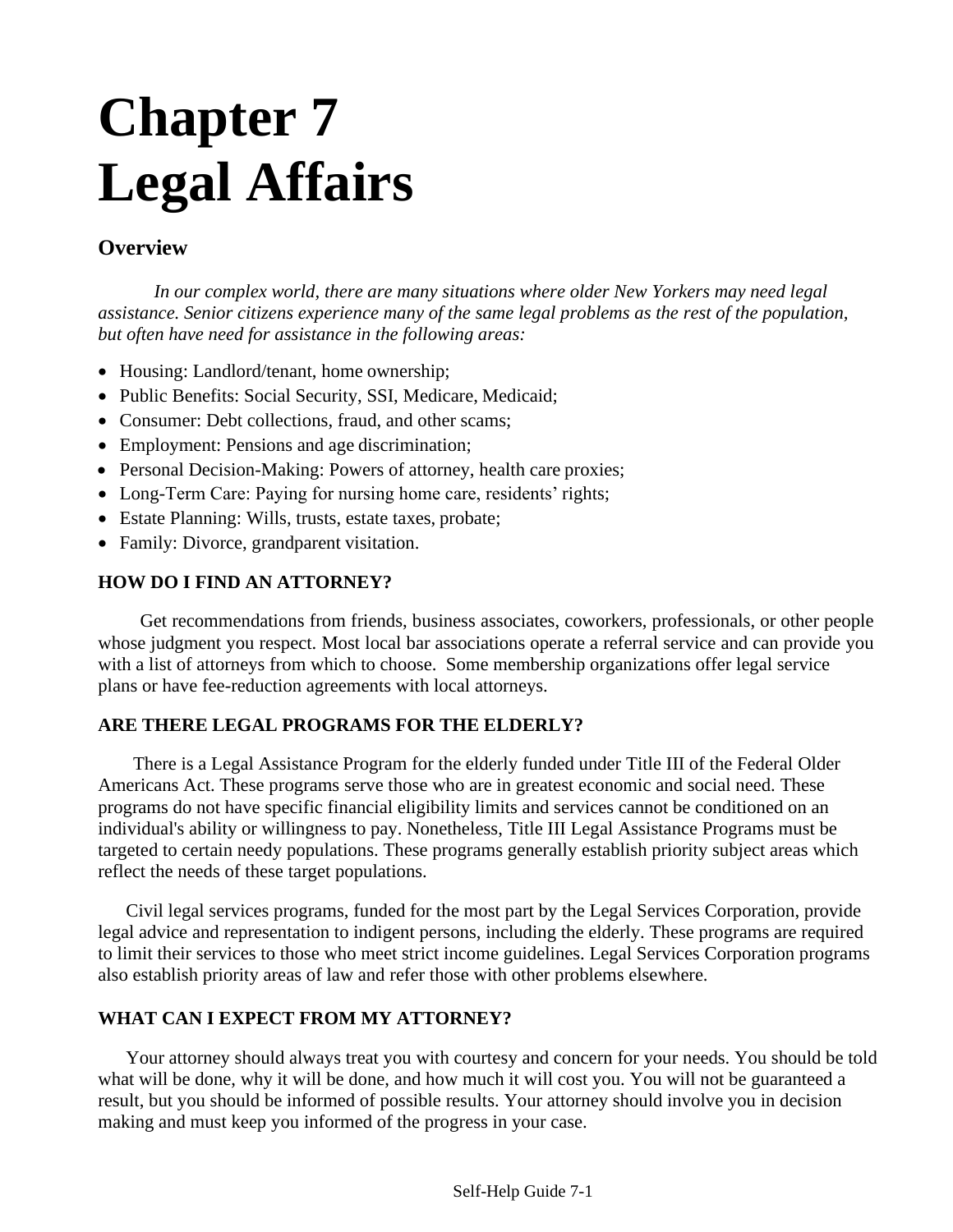You should receive an explanation of how fees are figured and how and when you are expected to pay for services. In short, your attorney should be able to talk with you so that you can be a partner in the handling of your legal matter.

#### **HOW CAN I HELP MY ATTORNEY HELP ME?**

An attorney's advice will be based upon the law as applied to the facts. If your attorney does not know as much as possible about your matter, then the advice you receive will not be as useful. Therefore, always provide as much information as possible, even if the facts make your case seem worse. If your attorney asks you for documents or other information, get them as soon as possible.

Also, make sure you understand what is happening. If you don't, ask questions. You should respect your attorney's professional opinion, but you also should be aware of your choices and feel free to voice your opinions. Remember, you should be a full partner in managing your legal affairs, and a good attorney will welcome your interest in the handling of your matter

#### **DO I ALWAYS NEED AN ATTORNEY?**

No, there are many steps you can take to resolve legal matters on your own. But be careful! You do not want the \$400 you save in attorney's fees to end up costing you \$1,500 to fix because you did it wrong when you did it yourself. Therefore, obtain as much information as you can before you attempt to handle a legal matter on your own. The more information you have, the better able you will be to decide if you need help from a professional. Also, if you decide you do need help, it will be far less expensive if you already know some of the issues involved and can help gather material and information with your attorney.

Other ways you can do it yourself involve the use of small claims court for minor disputes and the use of the Community Dispute Resolution Center Program. Your local city, town, or village court should have more information about these alternatives. They are quite often very successfully used without great expense or difficulty. Go here for more information: [https://ww2.nycourts.gov/ip/adr/ProgramList.shtml.](https://ww2.nycourts.gov/ip/adr/ProgramList.shtml)

#### **MEDICAID ELIGIBILITY & PAYING FOR NURSING HOME CARE**

#### **What is Medicaid?**

The Medical Assistance Program, Medicaid, was established by Title XIX of the Social Security Act as a joint federal/state endeavor. Each state operates and partially funds its program to pay for necessary medical care for low income persons.

The federal government shares the cost of Medicaid with the states and has set guidelines within which the states may determine eligibility criteria, benefits to be covered, benefit levels, and administrative procedures.

Medicaid and Medicare are often confused but differ significantly. Medicare is available regardless of financial need. Medicaid, on the other hand, is available only to those with limited income and resources. While Medicaid pays for a variety of services, our focus here is solely on eligibility for institutional, (i.e., nursing home) long-term care services.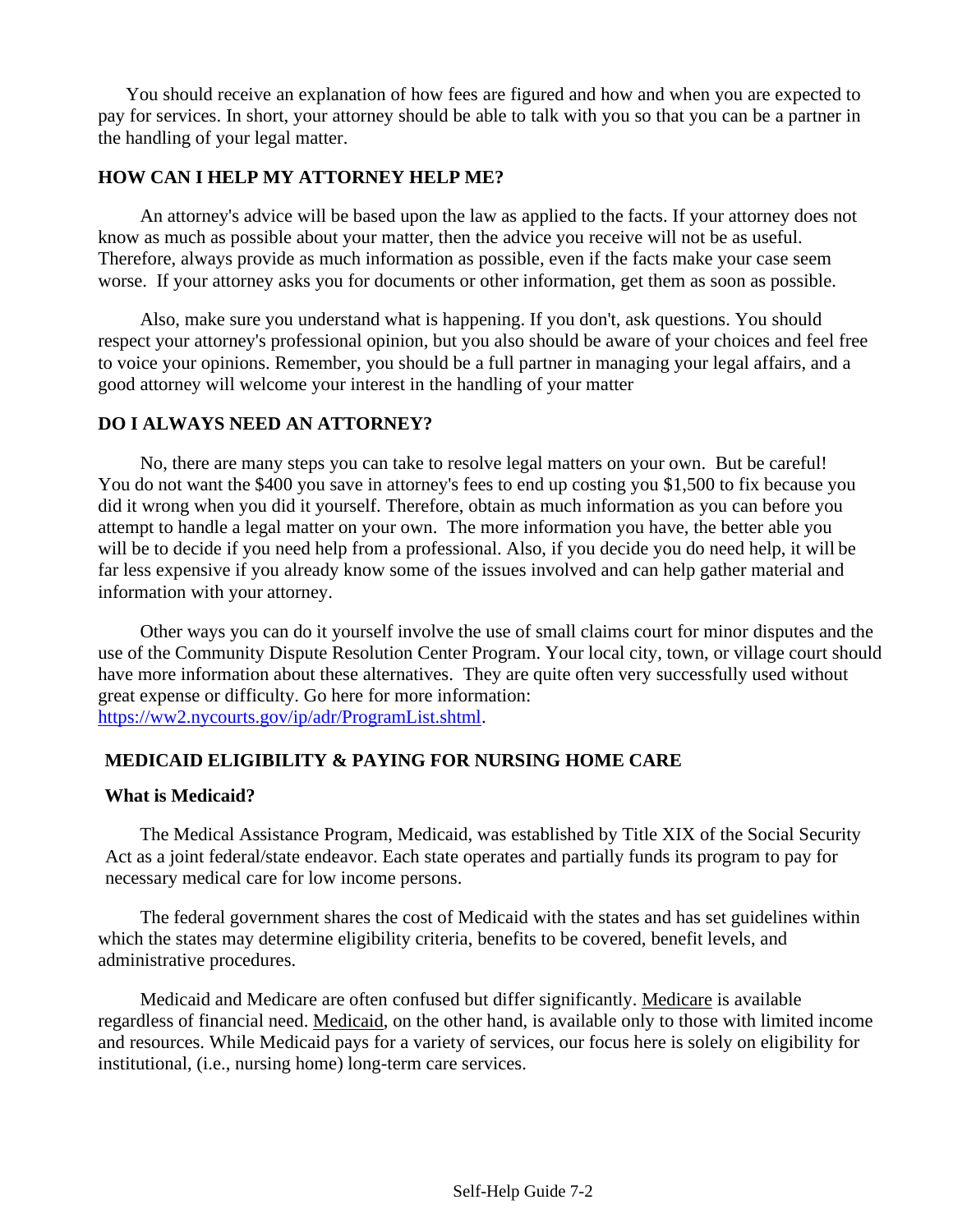#### **I. ELIGIBILITY DETERMINATION**

An applicant for Medicaid must meet three general tests and if successful, will be deemed eligible based on:

- Circumstances
- Resources
- Income

#### **PART ONE – ELIGIBILITY BASED ON CIRMCUMSTANCE**

An applicant for Medicaid will meet this eligibility test if the applicant is either:

Categorically needy: An applicant is categorically needy if eligible for or receiving home relief, aid to dependent children, SSI, or other specified forms of assistance; or,

Medically needy: An applicant is medically needy if:

- 1) net available income and resources do not meet the cost of necessary medical care and services available under the Medicaid program; and,
- 2) 65 years of age or older or meets some other specified criteria.

Our focus will be on those who are medically needy and 65 years of age or older.

#### **PART TWO - ELIGIBILITY BASED ON RESOURCES**

A medically needy applicant for Medicaid will meet this eligibility test if the applicant's available resources are less than, or equal to an amount set by the NYS Department of Health (DOH). Keep in mind that even one dollar over this amount will make the applicant ineligible for Medicaid.

The resource limit will vary by the size of the applicant's household. Typically, the household size is either one or two persons when the elderly apply for assistance in paying for long-term care.

In addition, an institutionalized person is entitled to keep a small amount for personal needs.

#### **PART THREE - ELIGIBILITY BASED ON INCOME**

Again, a medically-needy Medicaid applicant will meet this eligibility test if the applicant's income is less than, or equal to an amount set by DOH. Even one dollar over this amount will make the applicant ineligible for Medicaid.

As with resources, the income limit will vary by size of the applicant's household. The income limits for one and two households are different.

In addition, Medicaid applicants may keep an additional small sum of money, per month.

For up to date information on Medicaid in N.Y. State visit: [https://www.health.ny.gov/health\\_care/medicaid/#trusts](https://www.health.ny.gov/health_care/medicaid/#trusts)

#### **II. RESOURCES & INCOME**

#### **What is a resource?**

In simplest terms, a resource is property of any kind. A resource may be "liquid" such as cash, or property that can readily be converted to cash. It may be "non-liquid," meaning that it may not be easily converted to cash. Resources include both real and personal property, and tangible as well as intangible property.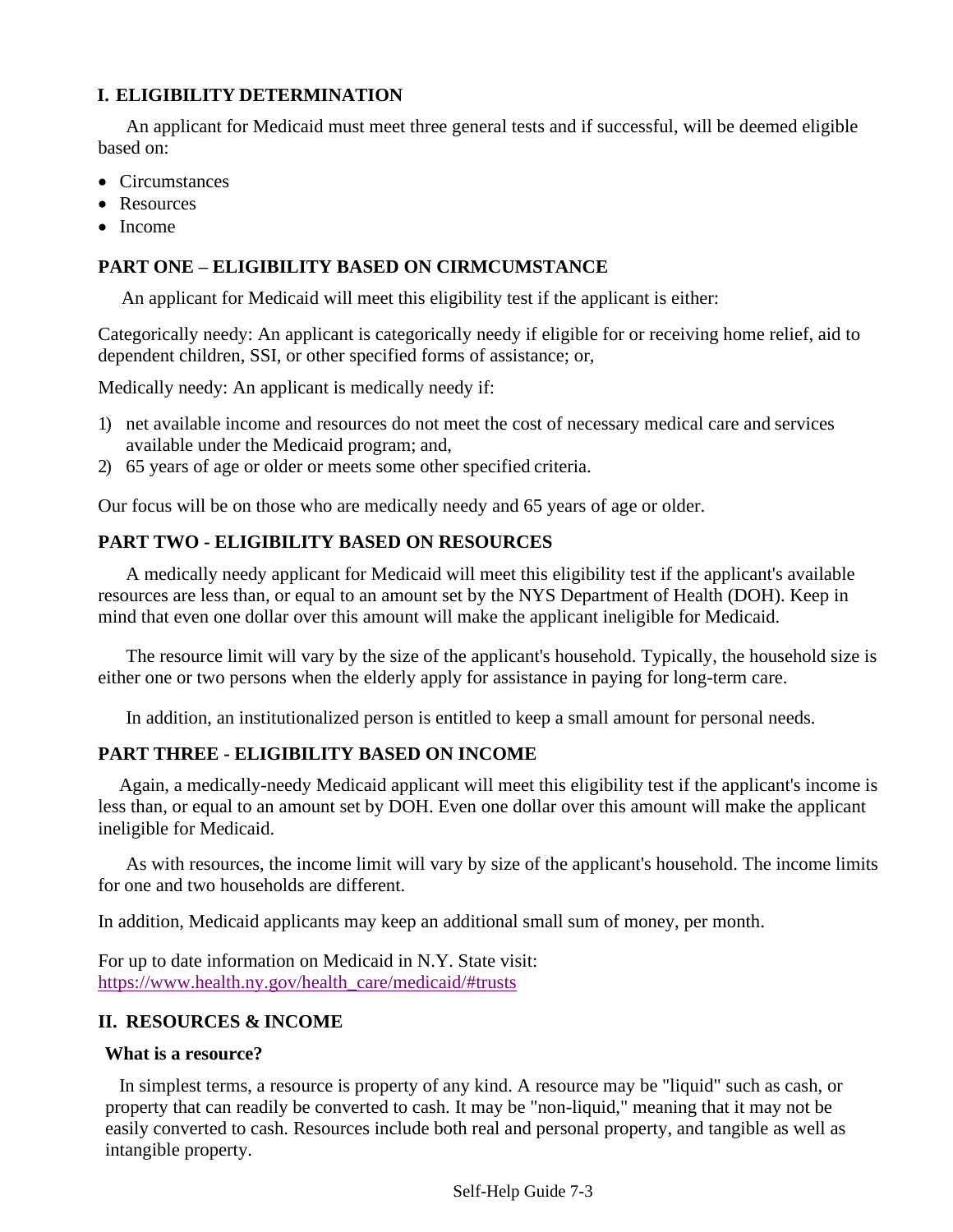#### **What is income?**

Income means any payment from any source. It includes not only payments of money, but "payments" in goods and services. Income can be a payment made on a one-time basis or on a recurring basis. Income can be earned, such as compensation received as a result of working, such as wages, tips, bonuses, and commissions. Income can also be unearned, such as dividends, interest, and pension benefits.

#### **ARE ALL RESOURCES AND INCOME TAKEN INTO CONSIDERATION WHEN DETERMINING MEDICAID ELIGIBILITY?**

No. In determining an applicant's eligibility for Medicaid, resources and income must be both *countable* and *available.*

#### **WHAT ARE NON-COUNTABLE RESOURCES AND INCOME?**

New York uses a combination of disregards and exemptions in determining non-countable resources and income. Lists of some, but not all, non-countable resources and income are set out below.

#### **Non-countable resources**

- Life insurance policies;
- A homestead and property contiguous to it;
- Qualifying burial or funeral plans, or trusts;
- An automobile:
- Clothing and personal effects;

#### • Household furniture, appliances and equipment; and

• Tools and equipment necessary for the applicant's trade or business

#### **Non-countable income**

- Federal energy assistance payments;
- Food stamp coupons;
- Retroactive benefits under the SSI program;

By definition, if a resource or type of income is not disregarded or exempt, it is countable. A complete list of non-countable (disregarded or exempt) resources and income can be found in the New York State regulations at 18 NYCRR §§ 360-4.6, 360-4.7.

#### **WHAT ARE AVAILABLE RESOURCES AND INCOME?**

Basically, if you can get your hands on it, a countable resource or source of income will be treated as if you've got it. Thus, when applying for Medicaid, they are treated as available to you.

#### **III. SPOUSAL IMPOVERISHMENT**

#### **Are there any resource and income set-asides for a healthy spouse?**

Until the passage of the Medicaid Catastrophic Coverage Act (MCCA) of 1988, obtaining Medicaid benefits for one spouse often meant impoverishing the community spouse as well as the institutionalized spouse. The spousal impoverishment provisions of the MCCA, as amended by the Family Support Act of 1988 allows limited income and resource protection for the community spouse. The income and resource limits are indexed for inflation, and thus are increased from year to year.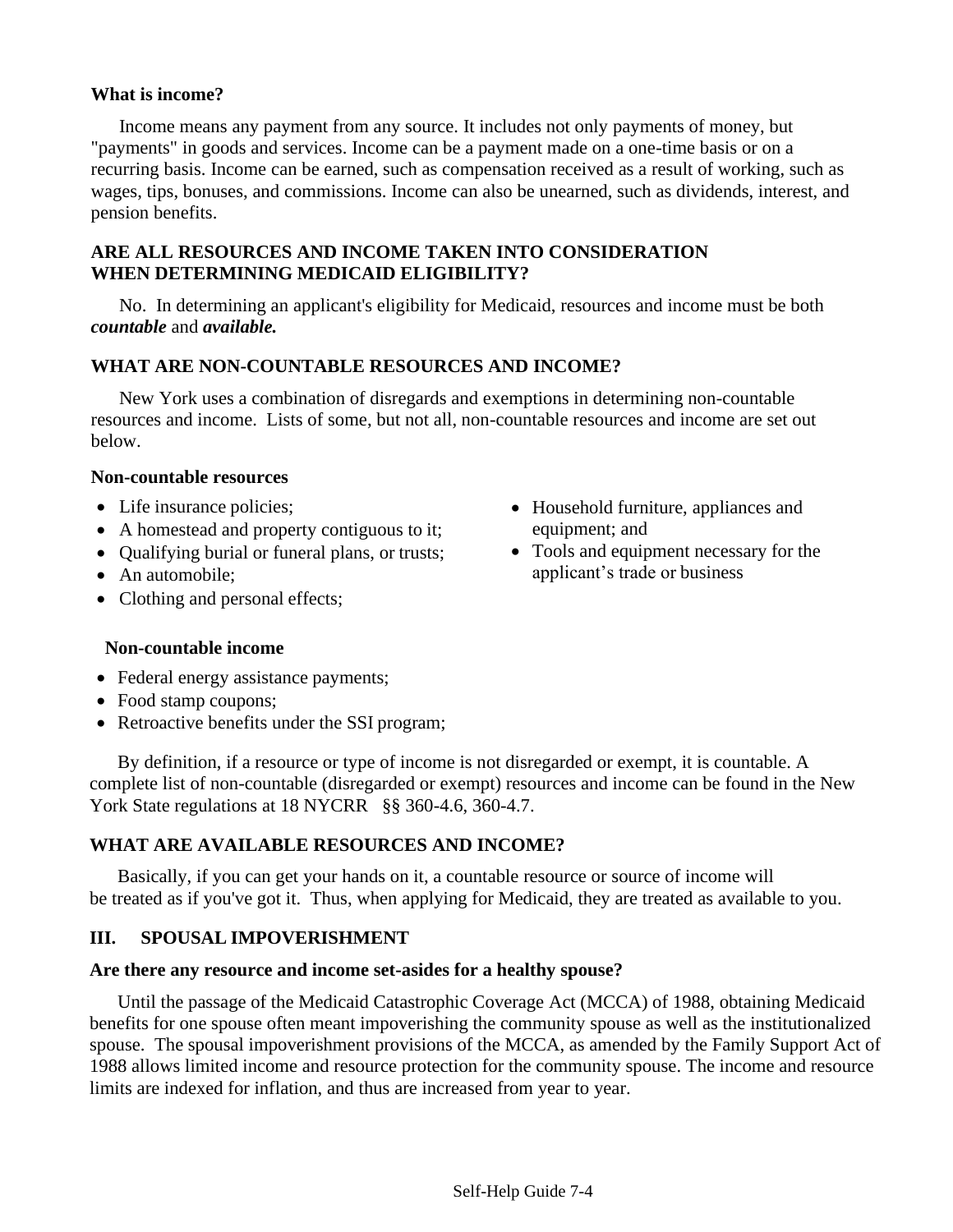#### **RESOURCE PROTECTION**

The amount the spouse may keep may be increased to an amount determined at a fair hearing or by court order. In determining the division of resources, the rule of "what's his is hers, and what's hers is his" applies. The institutionalized spouse may transfer resources to the community spouse to raise the community spouse to the applicable minimum. Only countable resources are considered.

#### **INCOME PROTECTION**

The community spouse is also entitled to keep a monthly income. This amount is known as the "Minimum Monthly Maintenance Needs Allowance." The rule applied for income allocation is "what's his is his, and what's hers is hers." Again, the institutionalized spouse may allocate income to bring the community spouse up to the Minimum Monthly Maintenance Needs Allowance (MMMNA). Alternatively, where the community spouse has income that is less than the Minimum Monthly Maintenance Needs Allowance, that spouse can appeal in a fair hearing for a higher resource allowance that is adequate to generate the income necessary to equal the Minimum Monthly Maintenance Needs Allowance. For up-to-date information on MMMNA go to:

[https://www.medicaidplanningassistance.org/mmmna-definition/.](https://www.medicaidplanningassistance.org/mmmna-definition/)

#### **ELIGIBILITY STANDARD**

After making allocations for resource and income protection, the one-person income and resource standards are used to determine the institutionalized spouse's eligibility for Medicaid.

#### **IV. TRANSFER OF RESOURCES**

If I have resources and income in excess of the Medicaid eligibility limits, can I transfer them to meet those eligibility limits?

Transfers are not generally prohibited. However, a transfer of countable resources for less than fair market value will result in a period of ineligibility. A transfer for fair market value could result in exchanging one countable resource for another.

The federal and state statutes and regulations governing Medicaid spell out the types of transfers that will result in a denial of benefits. Likewise, certain transfers are specifically recognized as permissible and even desirable.

#### **PROHIBITED TRANSFERS**

The most basic example of a prohibited transfer would be one made:

- For less than fair market
- Within 36 months of institutionalization or application for Medicaid, whichever is later.

Such a transfer would be presumed to have been made to qualify for nursing home care and would result in a period of ineligibility for Medicaid. This is known as the 36-month rule.

#### **NOT ALL TRANSFERS MADE WITHIN 36 MONTHS OF INSTITUTIONALIZATION ARE PROHIBITED**

There is no penalty for transferring:

- Non-countable resources, such as an automobile;
- A home if it is transferred to: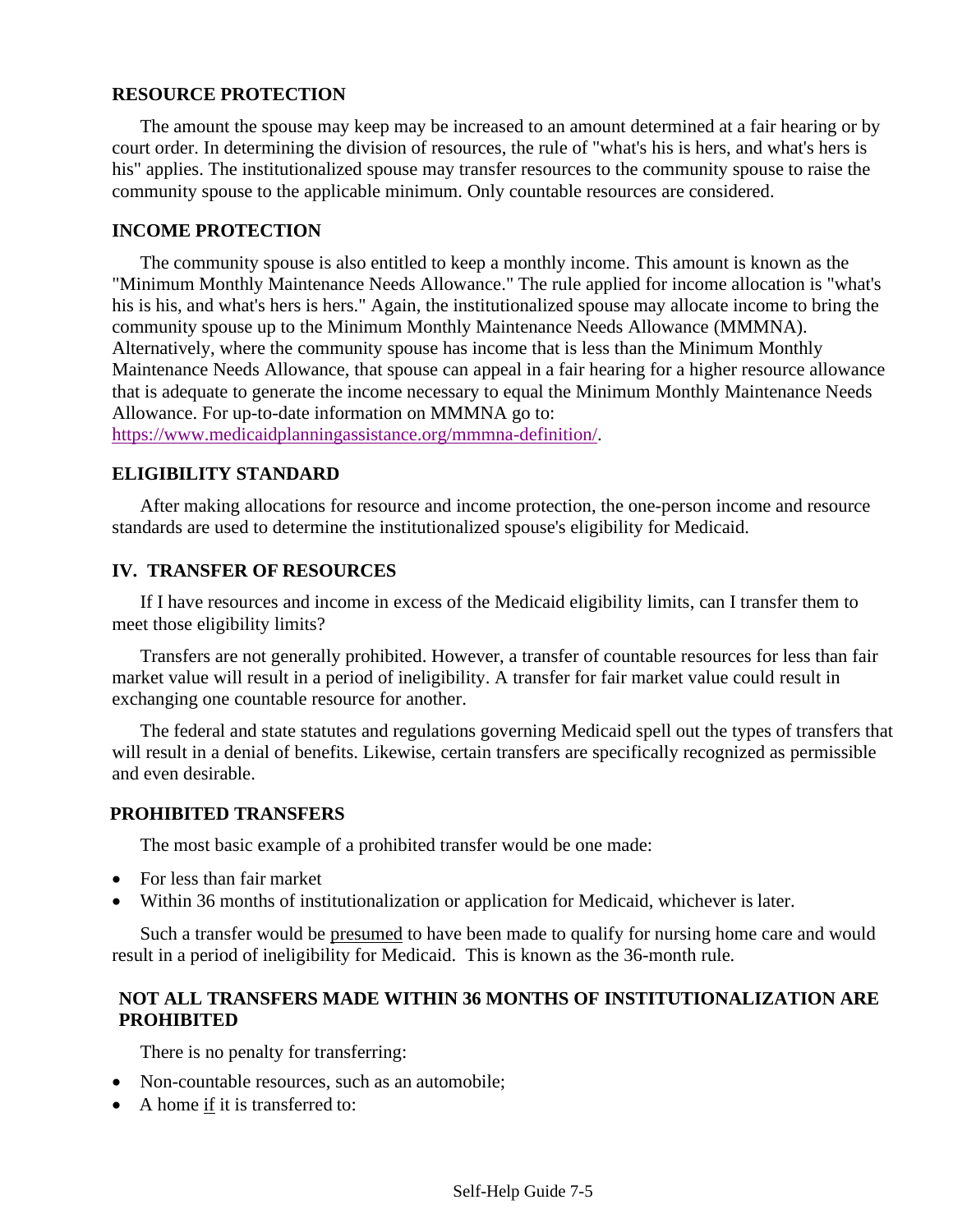- 1) A spouse; or,
- 2) A child who is certified blind, certified permanently and totally disabled, or under the age of 21; or,
- 3) A sibling with an equity interest in the applicant's home, and who has resided there for one year prior to the applicant's institutionalization; or,
- 4) A son or daughter who resided in the applicant's home for two years prior to institutionalization, and who provided care that allowed the applicant to remain at home.
- Countable resources between spouses or to another for the sole benefit of the community spouse;
- Countable resources to an applicant's blind or disabled child;
- Countable resources to the community spouse for support as ordered by a court;
- Countable resources with the intention of the resources subsequently being sold for fair market value; or,
- Exclusively for a reason other than to qualify for Medicaid.

#### **PENALTY PERIODS**

A period of ineligibility will be imposed if a prohibited transfer is made. The period of ineligibility is equal to:

- 1) The uncompensated value of the transferred resources, divided by;
- 2) The average cost of care to a private patient for skilled nursing facility services in the applicable region. REMEMBER: A prohibited transfer is one for less than fair market value. Therefore, the uncompensated value equals the fair market value of the resource minus the compensation received, if any.

#### **NEW YORK'S HEALTH CARE PROXY LAW**

Theresa Marie Schindler was born on December 3, 1963 and lived with or near her parents in Pennsylvania until she married Michael Schiavo on November 10, 1984. Michael and Theresa moved to Florida in 1986. They were happily married, and both were employed. They had no children.

On February 25, 1990, their lives changed. Theresa, age 27, suffered a cardiac arrest as a result of a potassium imbalance. Michael called 911 and Theresa was rushed to the hospital. She never regained consciousness.

From May 1998 until April 2005, Theresa Schiavo was the subject of numerous legal and political battles. Although the Florida courts had ruled there was clear and convincing evidence to support the removal of life supports, attempts were made by the Florida legislature and the U.S. Congress to maintain Ms. Schiavo's existence.

Theresa Schiavo had not appointed a health care agent. It would be mere speculation to say that if she had, everything would have been different. However, many of these battles took place because of the uncertainty over who had the authority to make health care decisions. Certainly, the appointment of a health care agent would have provided a more certain decision-making mechanism and clarified just who had the authority to make decisions on her behalf.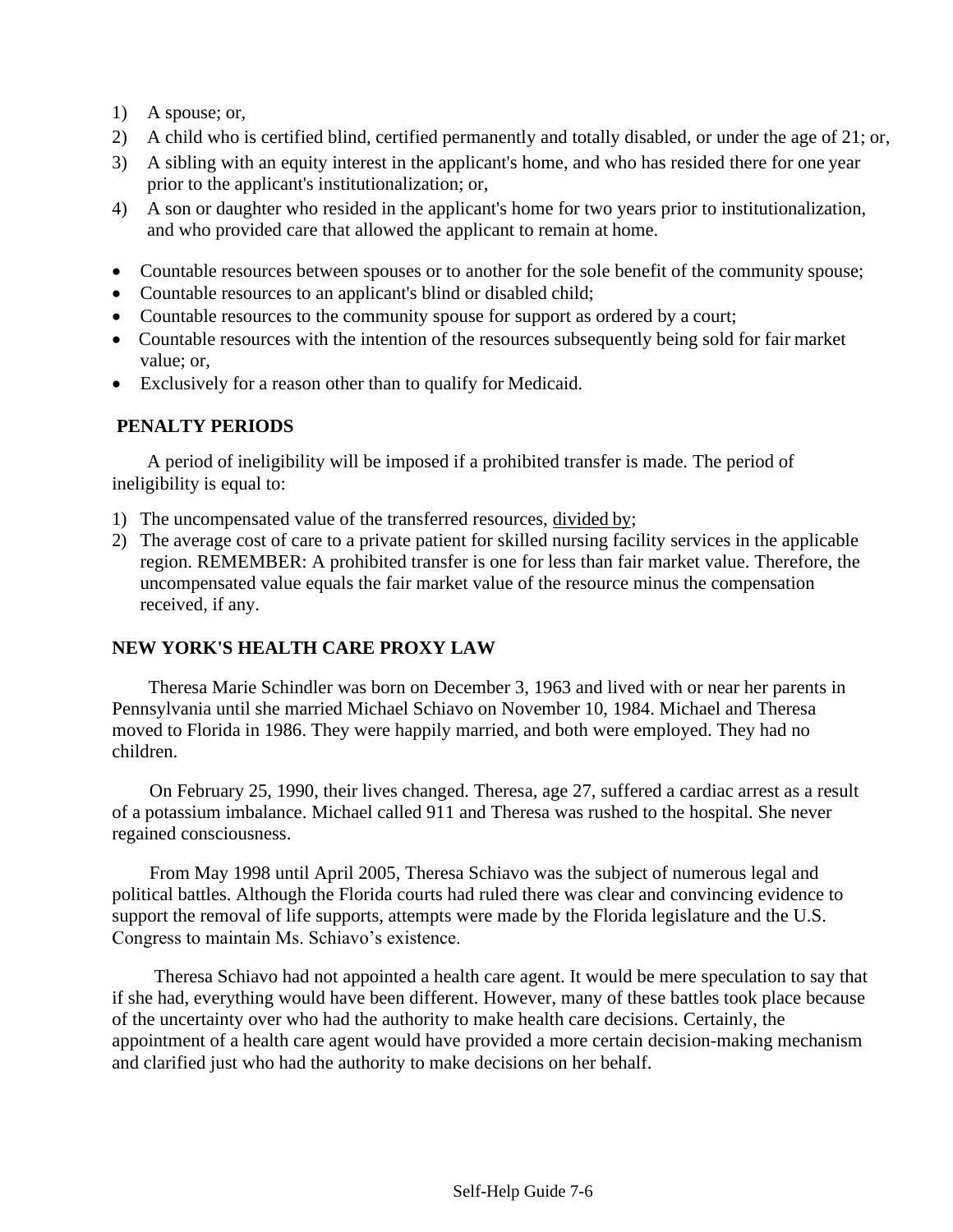New York's Health Care Proxy Law was enacted on July 1, 1990 and signed into law July 22, 1990. The law became effective on January 18, 1991.

The Health Care Proxy Law grants competent adults the right to appoint someone they trust to make decisions about medical treatment on their behalf when they are no longer able to make such decisions for themselves. The person appointed to make health care decisions is known as a health care agent.

The mechanism for appointing a health care agent is intended to be as straightforward and as simple as possible. The legal requirements are minimal. An attorney is not needed.

Nonetheless, appointing a health care agent will significantly change the way in which health care decisions will be made on behalf of an adult who loses decision-making capacity. To appreciate just how significant a change it is, a brief review of the pre-existing law is in order.

The Right to Refuse Medical Treatment:

*Standards for Decision-Making on Behalf of Those Who Have Lost Capacity*

#### **A. DECISION-MAKING STANDARDS UNDER NEW YORK CASE LAW**

The New York Court of Appeals, in 1981, decided companion cases raising the issues of:

- 1. the right of New Yorkers to refuse life sustaining treatment, and
- 2. the standard that must be met before life-sustaining treatment may be withdrawn or withheld.

In the absence of a legally appointed health care agent, the decisions in these cases still govern how health care decisions will be made on behalf of an adult who has lost the capacity to make those decisions.

In *Matter of Eichner v. Dillon* and *Matter of Storar,* the Court of Appeals ruled that the right of competent adults to refuse medical treatment, including life sustaining treatment, is protected under both the Due Process Clause of the State Constitution and the common law right of informed consent. Such treatment may be withheld, however, only if there is clear and convincing evidence of the patient's wishes.

The State of Missouri also required clear and convincing evidence before allowing life-sustaining medical treatment to be withdrawn or withheld from an incompetent adult patient. The clear and convincing evidence standard was challenged when the family of Nancy Cruzan asked the U.S. Supreme Court to decide whether there is a right under the federal constitution to refuse medical treatment.

#### **B. THE CRUZAN DECISION**

Nancy Cruzan was 25 years old in 1987 when an automobile accident left her in a coma in what is known as a persistent vegetative state. She was not expected to regain consciousness. She could have lived for 30 or more years on artificial nutrition and hydration, i.e., feeding tubes.

Nancy Cruzan's parents sought to have her feeding tubes removed, claiming statements made by their daughter were evidence that she would not want to continue existence by such means. The Missouri Supreme Court, in *Cruzan v. Director, Missouri Department of Health,* found the statements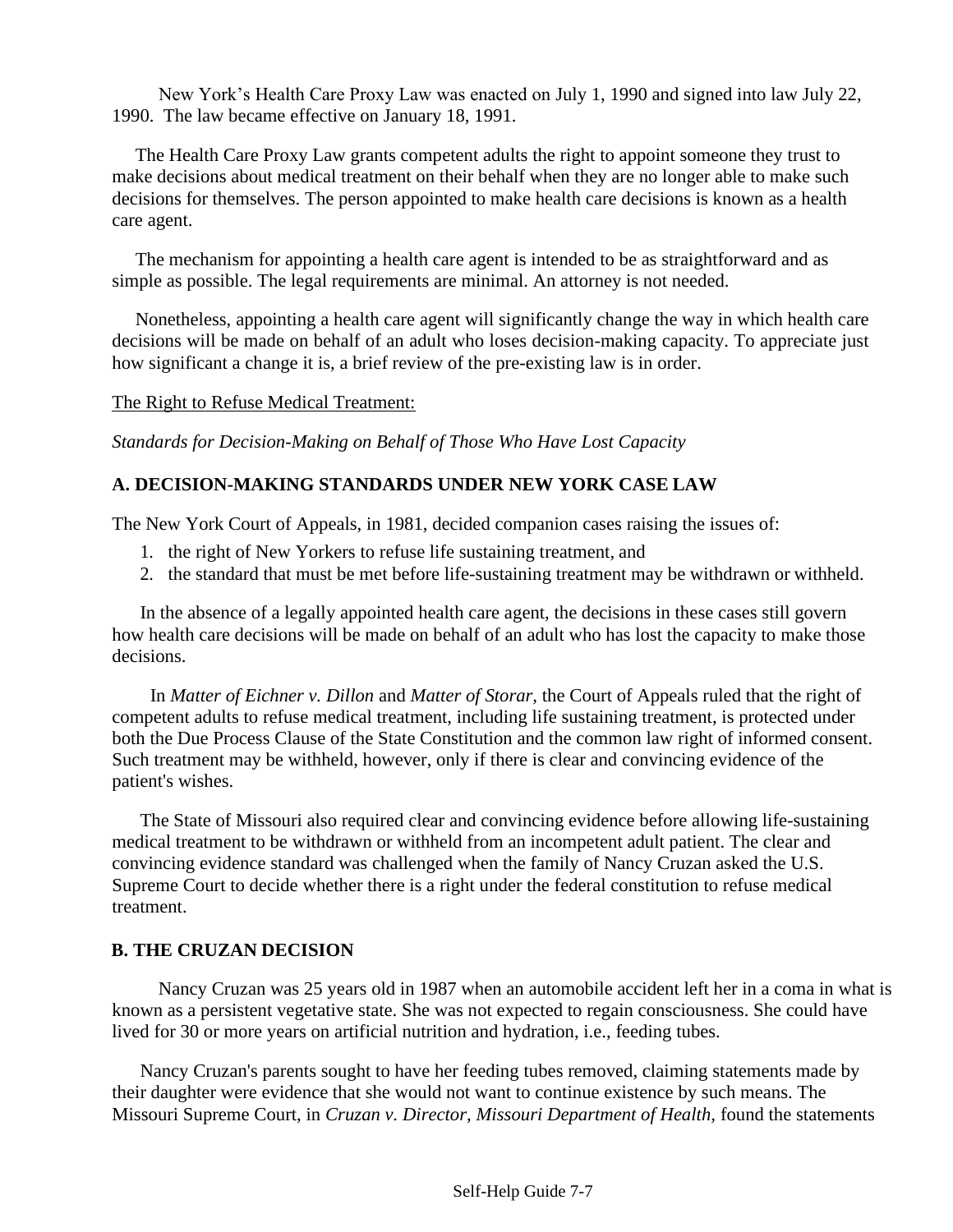made by Nancy Cruzan to be too offhand to constitute clear and convincing evidence of her wishes with respect to artificial nutrition and hydration.

On appeal, the U.S. Supreme Court ruled that competent adults do have a constitutionally protected liberty interest in refusing life-sustaining treatment, including artificial nutrition and hydration. At the same time, however, the Court specifically affirmed each state's authority to adopt reasonable standards for allowing health care decisions to be made on behalf of others. The clear and convincing evidence standard was found to be a reasonable one.

The Supreme Court's decision left the door open for Nancy's parents to present new evidence that would meet the clear and convincing evidence standard. On the basis of this new evidence, the Missouri Courts allowed the removal of life supports.

The one exception concerns decisions about artificial nutrition and hydration. The principal's wishes regarding the use of feeding tubes must be reasonably known to the agent. If the principal's wishes regarding artificial nutrition and hydration are not reasonably known and cannot be reasonably ascertained, the agent lacks authority to make decisions regarding these measures.

#### **C. DECISION-MAKING STANDARD FOR THE HEALTH CARE AGENT**

As already noted, the health care proxy law grants competent adults the right to appoint a health care agent to make decisions about medical treatment on their behalf when they are no longer able to make such decisions for themselves. Clear and convincing evidence of the principal's wishes, the standard required by New York case law, is not required for decisions made by a health care agent acting pursuant to the health care proxy law. The law expressly allows a health care agent to make decisions based on reasonable knowledge of the principal's wishes.

The reasonable knowledge standard allows consideration of the principal's religious and moral beliefs. If those wishes are not reasonably known or cannot be ascertained with reasonable diligence, the agent must decide based on a judgment about the principal's best interests.

#### **D. DECISIONS ABOUT ARTIFICIAL NUTRITION AND HYDRATION**

A health care agent may make decisions about artificial nutrition and hydration only if the principal's wishes are reasonably known to the agent. If the principal's wishes regarding artificial nutrition and hydration are not reasonable known and cannot be reasonably ascertained, the agent lacks authority to make decisions regarding these measures. Any doubt concerning a health care agent's reasonable knowledge of the principal's wishes regarding artificial nutrition and hydration can be eliminated if the principal states those wishes on the health care proxy itself. Space is expressly provided for this purpose on the proxy form developed by the Department of Health.

#### **OBLIGATIONS OF HEALTH CARE PROVIDERS UNDER THE HEALTH CARE PROXY LAW**

#### **A. THE INDIVIDUAL HEALTH CARE PROVIDER**

Health care providers have the same obligation to respond to the agent's decision as they would to decisions made by the patient, if competent. An individual who is a health care provider may refuse to honor an agent's decision only if: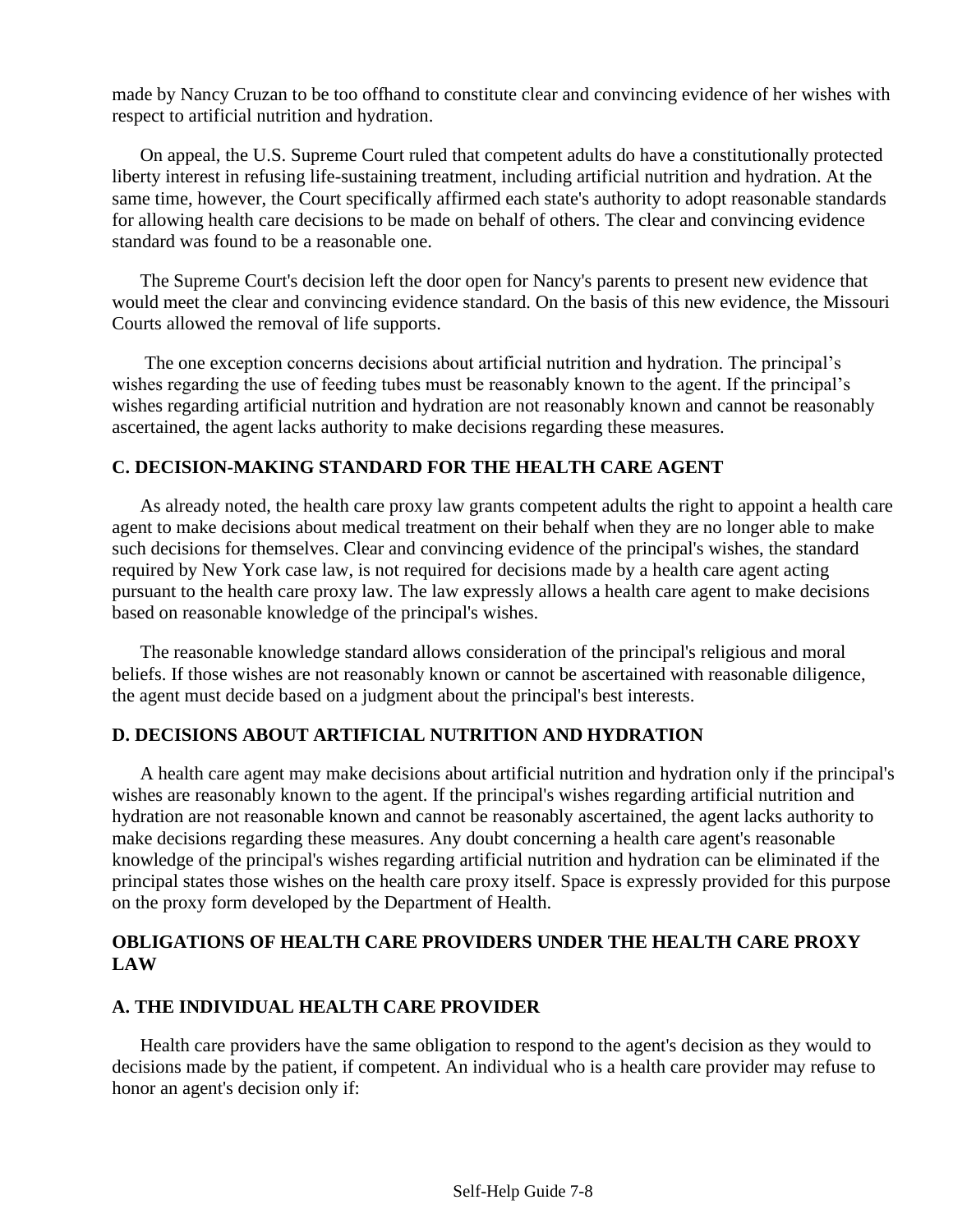- 1) the individual provider would not honor that same decision if made by the patient, and,
- 2) the decision is contrary to the individual provider's religious or sincerely held moral beliefs. The individual provider must promptly inform both the health care agent and the hospital of his or her refusal to honor the agent's decision.

In such event, responsibility for the patient must be transferred to another individual health care provider.

#### **B. HEALTH CARE FACILITIES**

A hospital, residential health care facility, or mental hygiene facility may refuse to honor the decision of a health care agent if:

- 1) the health care facility would not honor the same decision if made by the patient; and
- 2) the decision is contrary to a formally adopted policy that is expressly based on religious beliefs and sincerely held moral convictions central to the facility's operating principles; and
- 3) the facility has informed the patient or the agent of such policy prior to or upon admission, if reasonably possible; and
- 4) the facility would be permitted by law to refuse to honor the decision if made by the principal.

If these conditions are met, the patient must be transferred promptly to another, reasonably accessible hospital, residential health care facility, or mental hygiene facility that will honor the agent's decision. If such transfer is not affected, the hospital, residential health care facility, or mental hygiene facility must seek judicial relief or honor the agent's decision.

#### **C. FILLING OUT THE FORM**

The Department of Health's health care proxy form contains simple to follow instructions on how to fill it out, along with answers to several common questions about the law. Again, use of this form is not mandatory.

#### **D. QUESTIONS AND ANSWERS**

The health care proxy form and instructions, along with these Questions & Answers, addresses many questions that have been raised concerning health care proxies.

- **Q**. Do I need a lawyer to fill out a health care proxy form?
- **A**. No. The health care proxy law has very minimal legal requirements. The form designed by the Department of Health asks for all the required information and provides space for optional information as well. Use of this form is not mandatory.
- **Q.** What are the legal requirements for designating a health care agent?

**A.** The health care proxy form must:

- Identify the principal (person making the appointment);
- Identify the person being appointed as health care agent;
- State that the principal intends the agent to have authority to make health care decisions on the principal's behalf; and,
- Be signed and dated by the principal in the presence of two adult witnesses who also must sign the proxy.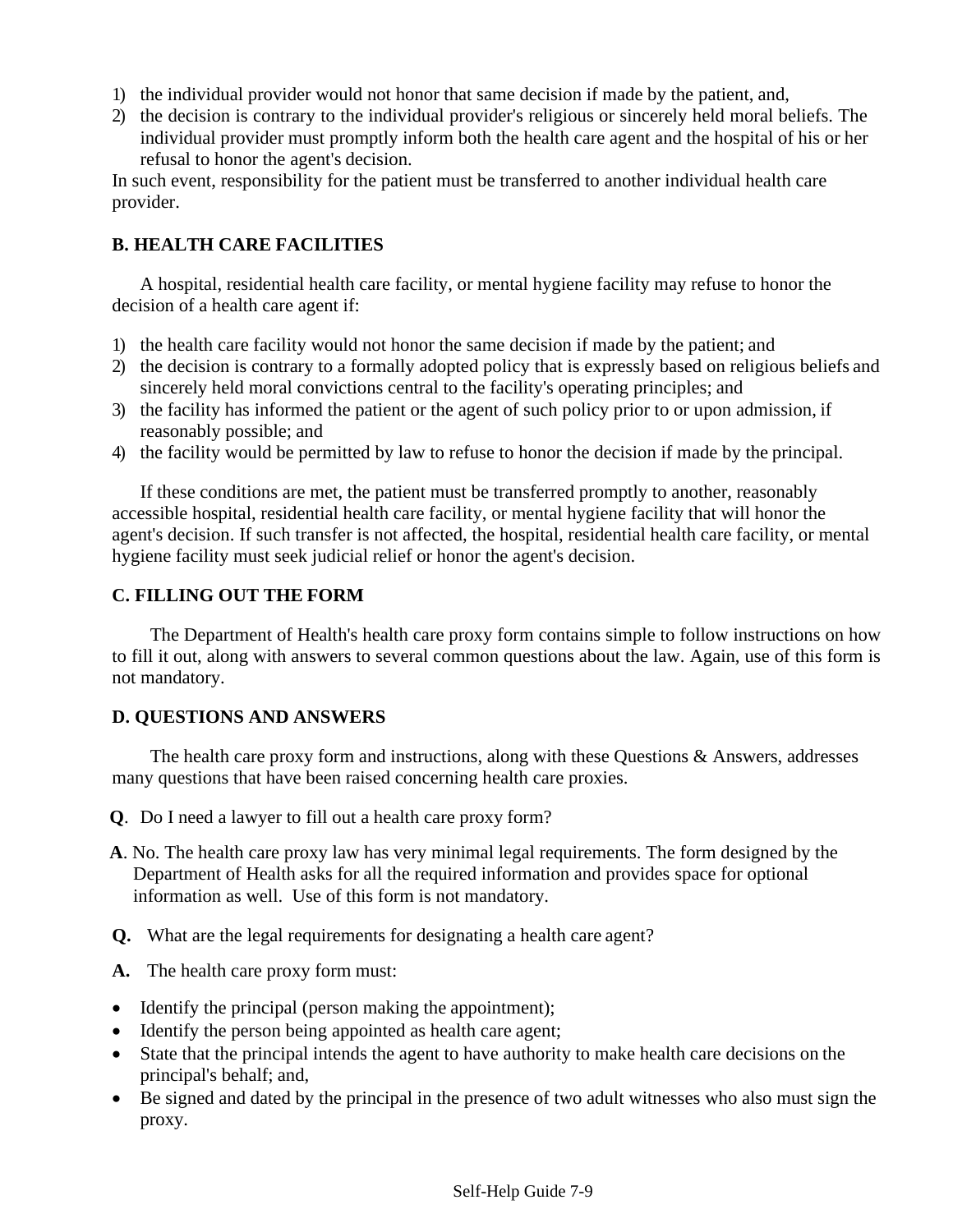- Another person may sign on behalf of the principal if the principal is unable to do so, provided the signing is at the principal's direction, in the principal's presence, and in the presence of two adult witnesses.
- **Q.** What optional information can I provide?
- **A.** You can direct your health care agent to make health care decisions in accordance with specific instructions that you state on the form. You may provide that your agent's authority expires upon a specified date or upon the occurrence of a certain condition. If no such date or condition is specified, the agent's authority remains in effect until revoked.

Also, unless your agent knows your wishes concerning the use of feeding tubes, your agent will not be allowed to make decisions about the use of feeding tubes.

- **Q.** If I want to provide instruction concerning the use of feeding tubes, how should I state my wishes?
- **A.** State your wishes as clearly and as simply as possible. The Department of Health has provided some sample language you could use for stating specific instructions about a variety of treatments that you may or may not desire. However, use of this language is not mandatory.
- **Q.** Is a health care agent limited to authorizing the termination of life sustaining medical treatment?
- **A.** No. A health care agent can make decisions to continue such treatment. Therefore, the health care proxy law is just as valuable for those who want treatment continued as for those who want to refuse it.
- **Q.** Are there any limits on the types of medical treatment for which my health care agent can make decisions?
- **A.** A health care agent is subject to the express limitations placed in the health care proxy by the principal. Also, if the principal's wishes regarding the use of feeding tubes is not reasonably known, the agent may not make decisions regarding these measures.

Otherwise, a health care agent has the authority to make any and all health care decisions on the principal's behalf that the principal could make.

- **Q.** Can I give instructions for organ donation as part of my health care proxy?
- **A**. A health care proxy may include the principal's wishes or instructions regarding organ and tissue donation. Failure to state wishes or instructions shall not be construed to imply a wish not to donate.
- **Q**. Is a health care proxy form the same as a living will?
- **A**. No. Generally speaking, a living will is a document in which an individual gives directions about health care to be followed in the event the individual has a terminal illness and is unable to provide further instructions.

The health care proxy law establishes a decision-making process. It does not require individuals to make a written statement regarding decisions about specific health care treatment in advance. The agent can make those decisions when the time comes.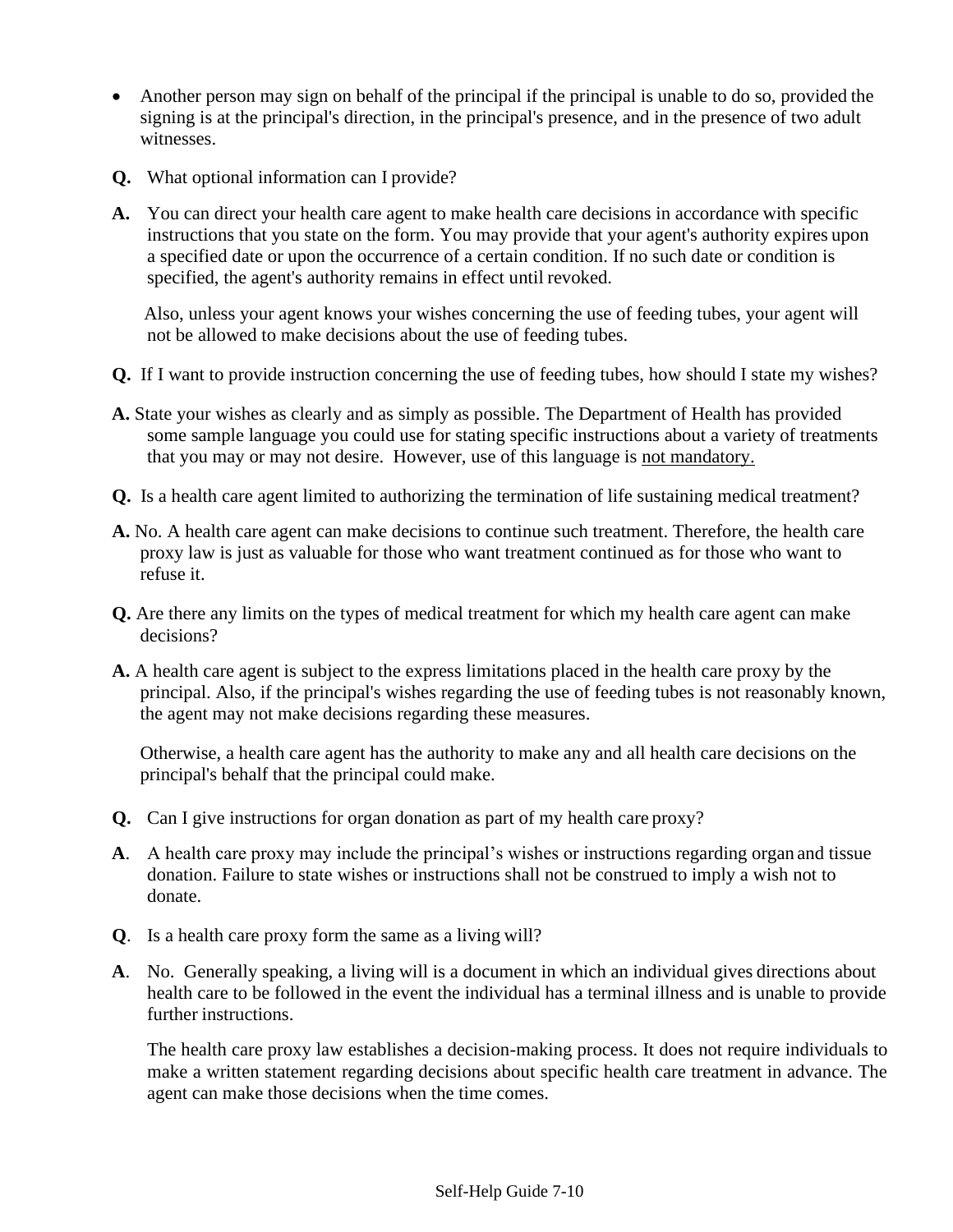- **Q.** Should I discuss the appointment of an agent with anyone before I fill out the form?
- **A**. Appointing a health care agent is an important decision. You should discuss it with your family, close friends, your doctor, and certainly with the person you are appointing.
- **Q.** Does the health care proxy form have to be notarized?
- **A**. No, it does not. However, it must be signed in the presence of two witnesses.
- **Q.** Can I appoint more than one person to act as agent?
- **A.** You can name a substitute or fill-in agent to act if the person you appoint as your principal health care agent is unable or unwilling to act. However, you cannot have two health care agents acting on your behalf at the same time.
- **Q**. What should I do with the health care proxy form after it is filled out?
- **A**. Copies of the form should be given to your health care agent, substitute agent, if any, and your doctor. Give a copy to hospital officials at the time of admission, if possible. Carry a copy with you. Put a copy away for safe-keeping. You may want to give a copy to family and close friends as well. These people should be notified of any subsequent changes in your wishes regarding medical treatment. Remember to notify them also if you decide to revoke a health care proxy.
- **Q.** How long will the authority of my health care agent last?
- **A.** You may provide that the health care proxy expires upon a specified date or upon the occurrence of a certain condition. The health care agent's authority would also terminate on that date or upon the occurrence of that condition. Otherwise, the agent's authority remains until the health care proxy is revoked.
- **Q.** How do I revoke a health care proxy?
- **A.** A health care proxy can be revoked by:
- Notifying the agent or a health care provider, orally or in writing, or by some other act evidencing an intent to revoke the proxy; or,
- Executing a subsequent health care proxy; or,
- Where the health care agent is the principal's spouse, upon divorce or legal separation from the spouse.
- **Q.** If I executed a health care proxy prior to the January 18, 1991 effective date of the health care proxy law, will it be effective?
- **A**. A health care proxy executed prior to January 18, 1991 became effective on January 18, 1991.

If you have questions not discussed here, you may contact the following agencies for further information: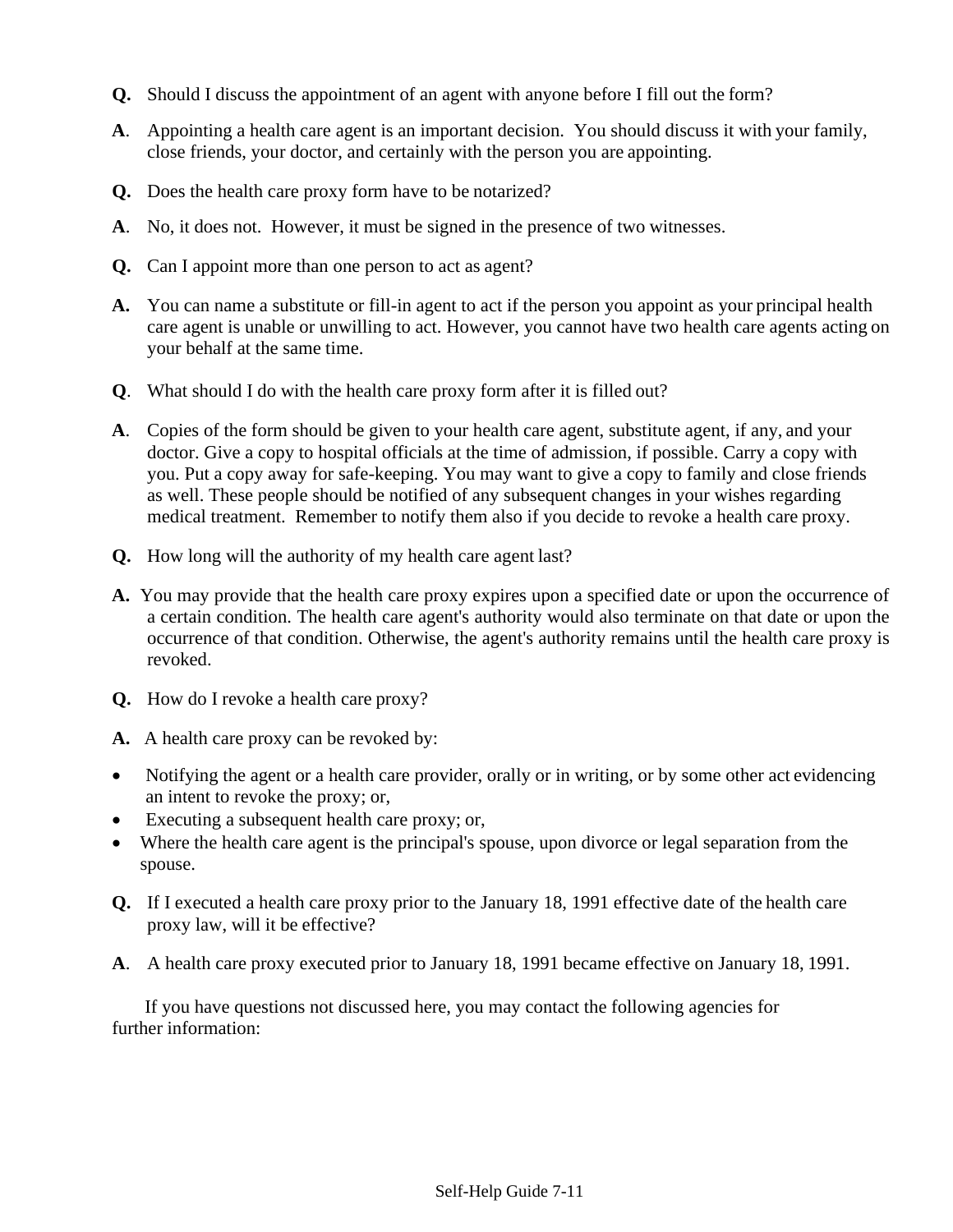NYS Office for the Aging 2 Empire State Plaza Albany, NY 12223-1251 1-844-NYSOFA1 or 1-844-697-6321 <https://aging.ny.gov/>

NYS Department of Health Corning Tower Empire State Plaza Albany, NY 12237 [www.health.ny.gov](http://www.health.ny.gov/)

NYS Task Force on Life and the Law 90 Church Street, 4th Floor New York, NY 10007 (212) 417-5444 [https://www.health.ny.gov/](https://www.health.ny.gov/regulations/task_force/) [regulations/task\\_force/](https://www.health.ny.gov/regulations/task_force/)

#### **WORD ABOUT LIVING WILLS**

A living will is another type of advance directive that is used for health care decision making when a patient loses decision making capacity. Instead of appointing an individual to make decisions on the patient's behalf, a living will contains the patient's written instructions regarding health care.

Unlike most other states, New York does not have a living will statute. Thus, there is no standard form for a living will and no legislation directing its enforcement. The New York Court of Appeals, however, has indicated that a living will may be used to establish clear and convincing evidence of a patient's wishes regarding health care.

Also, Department of Health regulations require medical facilities to assess advance directives other than a health care proxy and allow, but not require, such facilities to seek a court determination that any individual advance directive has been expressed in a clear and convincing manner.

#### **ESTATE PLANNING-DO I NEED A WILL?**

Yes. If not, New York State has prepared one for you—but it might not say what you want. You should see a lawyer to talk about the terms of your estate plan. There are choices to be made, and a lawyer can help make sure that you consider as many of them as possible. Even though you might not have to do any estate tax planning (because of recent helpful changes in the estate tax rates) there are still important things to be decided—such as your choice of guardians for any minor children, the executor of your will, and special provisions for ill or disabled beneficiaries.

The cost of a will is determined by how complicated it is. Drawn properly and reviewed periodically to keep it up to date, a will can save loved ones a great deal of time, trouble, and money.

#### **LEGAL PREPARATION FOR AGING OR INFIRMITY**

Also, you might have to look to others for help in the management of your legal affairs, if you are infirm or aged. A lawyer can talk with you about joint checking or savings accounts, powers of attorney, or appointment of a conservator. Each of these actions involves certain practical risks and problems which must be fully considered with the help of your lawyer.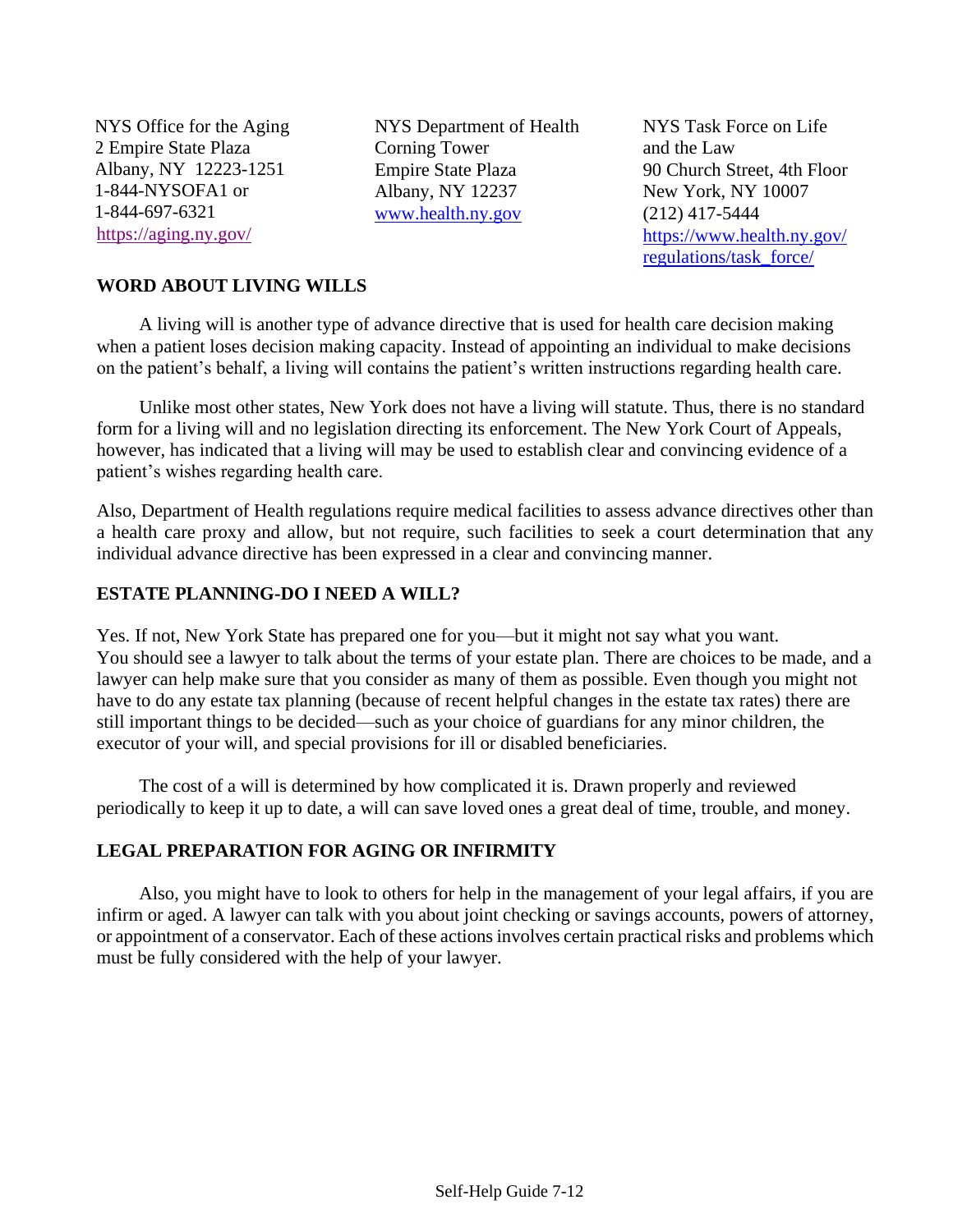#### **RETIREMENT CHECKLIST**  *Legal Affairs*

As you approach retirement it is useful to determine what you know, what you've done, and what you still need to find out or do.

Read each of the questions below and circle your answer, "YES" or "NO." Next, for each "NO" answer you gave, write down a few words in the space next to it that will help you find the answers. You may want to use the same space to record other personal questions about this topic.

| 1. Do I understand estate exemptions and marital<br>deductions as they apply to my estate? | <b>YES</b> | N <sub>O</sub> |  |
|--------------------------------------------------------------------------------------------|------------|----------------|--|
| 2. Is my will up-to-date?                                                                  | <b>YES</b> | N <sub>O</sub> |  |
| 3. Do I understand the impact of joint ownership on my<br>will?                            | <b>YES</b> | <b>NO</b>      |  |
| 4. Am I satisfied with my attorney?                                                        | <b>YES</b> | N <sub>O</sub> |  |
| 5. Do others know where to find all my important papers?                                   | <b>YES</b> | N <sub>O</sub> |  |
| 6. Am I familiar with my tax status after retirement?                                      | <b>YES</b> | N <sub>O</sub> |  |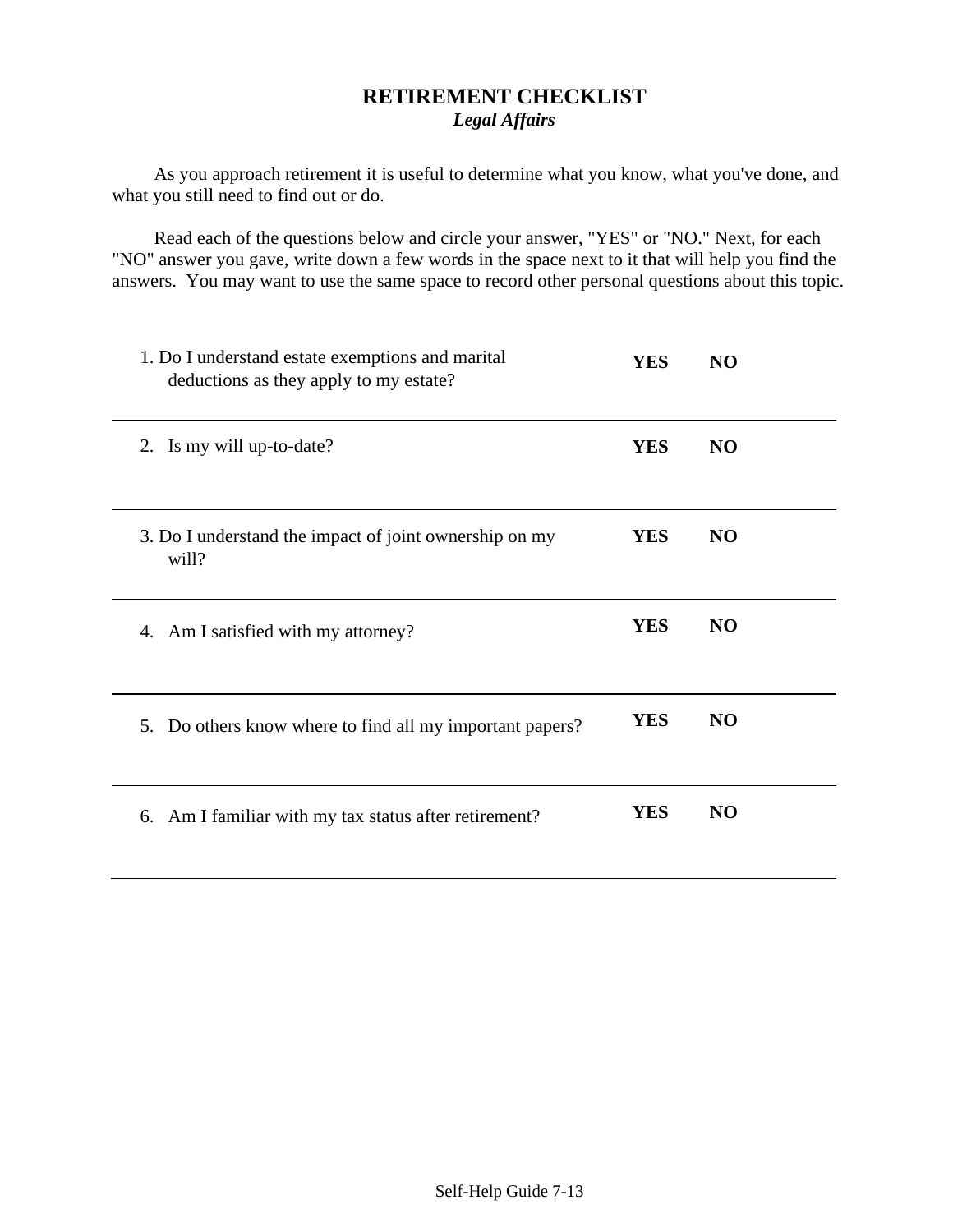## **RESOURCES**  *Legal Affairs*

Consider the following initial resources to get a sound, professional evaluation of your legal needs:

Union Legal Plan - contact your union representative or union headquarters directly to get an overview of the benefit package afforded to you as a State employee and union member.

New York State Bar Association (NYSBA) - is a volunteer organization of attorneys that offers a wide range of free services. Along with a series of publications which address specific legal issues, the Bar Association can also offer an unbiased legal referral service. The NYSBA is represented on a county-bycounty level across New York State and can be found listed in the phone book or:

New York State Bar Association 1 Elk Street Albany, New York 12207 518-463-3200 [www.nysba.org](http://www.nysba.org/)

Know Your Rights Pamphlets Series:

- Buying and Selling Real Estate
- Rights of Residential Owners and Tenants
- If You Have an Auto Accident
- Divorce & Separation in New York State
- Your Rights as a Crime Victim
- Your Rights if Arrested Elder Law Section Pamphlets:
- 17 Benefits for Older New Yorkers 2016
- Why Your Medicaid Application Should be Entrusted to an Elder Law Attorney
- Why You Need a Will
- Living Wills and Health Care Proxies
- Long Term Care Insurance

Local Legal Mediation Panels - can be located through local district attorney's office or the NYS Attorney General's Office, and offers an alternative to costlier legal fees, and court appearances in matters such as neighborhood disputes and consumer complaints.

American Association of Retired People (AARP) - has a diversified list of publications and services available to its members. 1 888-687-2277 [www.aarp.org](http://www.aarp.org/)

American Council on Aging has up to date information on Medicaid [https://www.medicaidplanningassistance.org/nursing-home-costs/#](https://www.medicaidplanningassistance.org/nursing-home-costs/)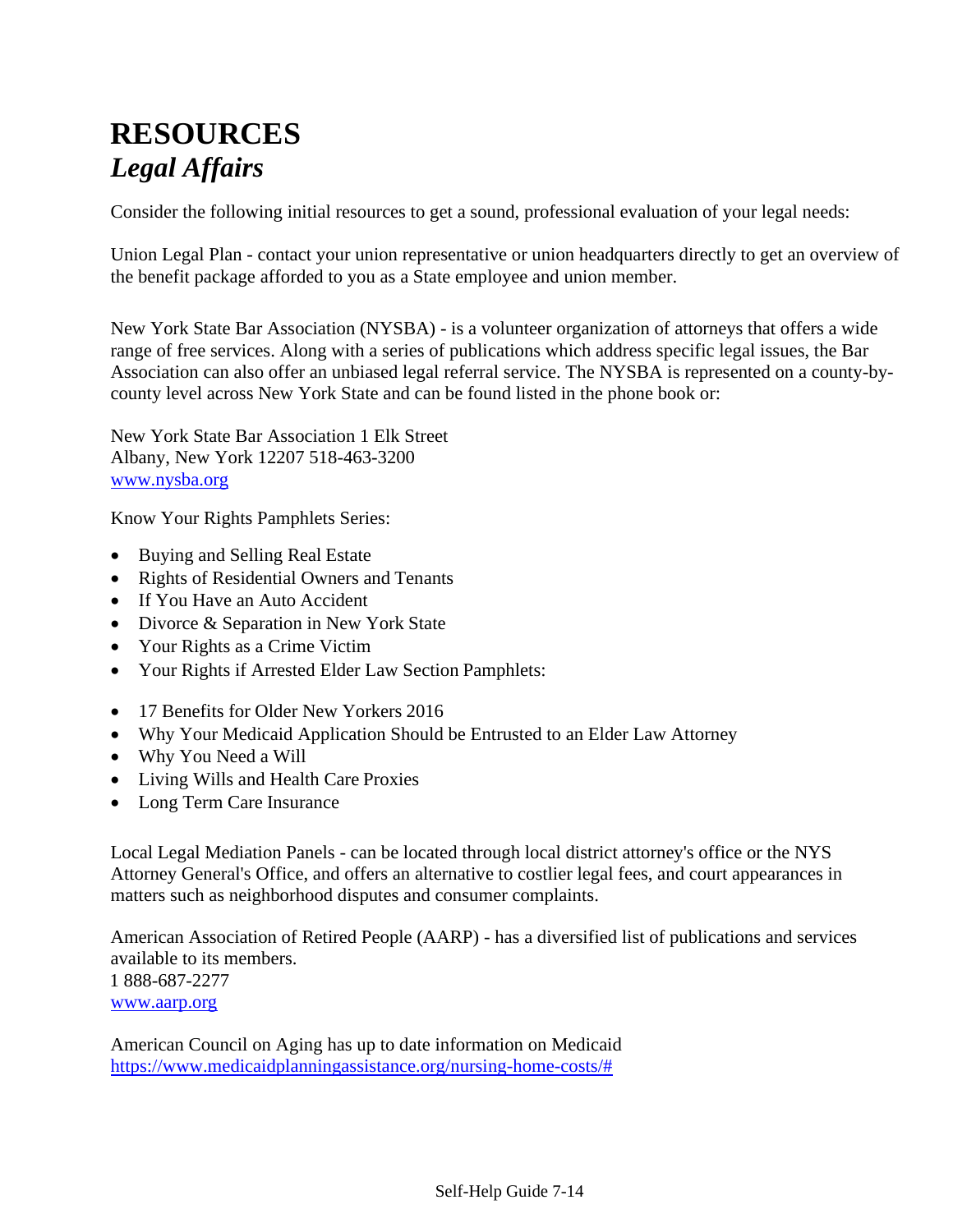#### *NEW YORK STATE AGENCIES:*

NYS Office for the Aging 2 Empire State Plaza Albany, NY 12223-1251 <https://aging.ny.gov/>

County Offices for the Aging may provide free legal consultations directly or provide referrals to other local sources of legal advice. Chapter 1 of this Guide has a county-by-county listing of area Agencies on Aging. A toll-free Senior Citizen's Help Line is also available by calling: 1-800-342-9871.

NYS Office of the Attorney General The Capitol Albany, NY 12224-0341 General Help Line: 800-771-7755 Healthcare Hotline: 800-428-9071 Medicaid Fraud Unit: 212-417-5397 [https://ag.ny.gov](https://ag.ny.gov/)

NYS Division of Human Rights Headquarters: One Fordham Plaza 4th Floor Bronx, NY 10458 718-741-8400

Upstate Office: Agency Building 1 Empire State Plaza Albany, NY 12220 518-474-2705 1-888-392-3644 <https://dhr.ny.gov/>

NYS Department of Financial Services Consumer Hotline 1-800-342-3736 [www.dfs.ny.gov](http://www.dfs.ny.gov/)

Department of State Division of Consumer Protection Corning Tower 5 Empire State Plaza, Suite 2101 Albany, NY 12223-1556 518-474-8583 1-800-697-1220 <http://www.dos.ny.gov/consumerprotection/>

Office of Victim Services Albany Office: AE Smith Building 80 S. Swan Street, 2nd Fl. Albany, NY 12210 518-457-8727